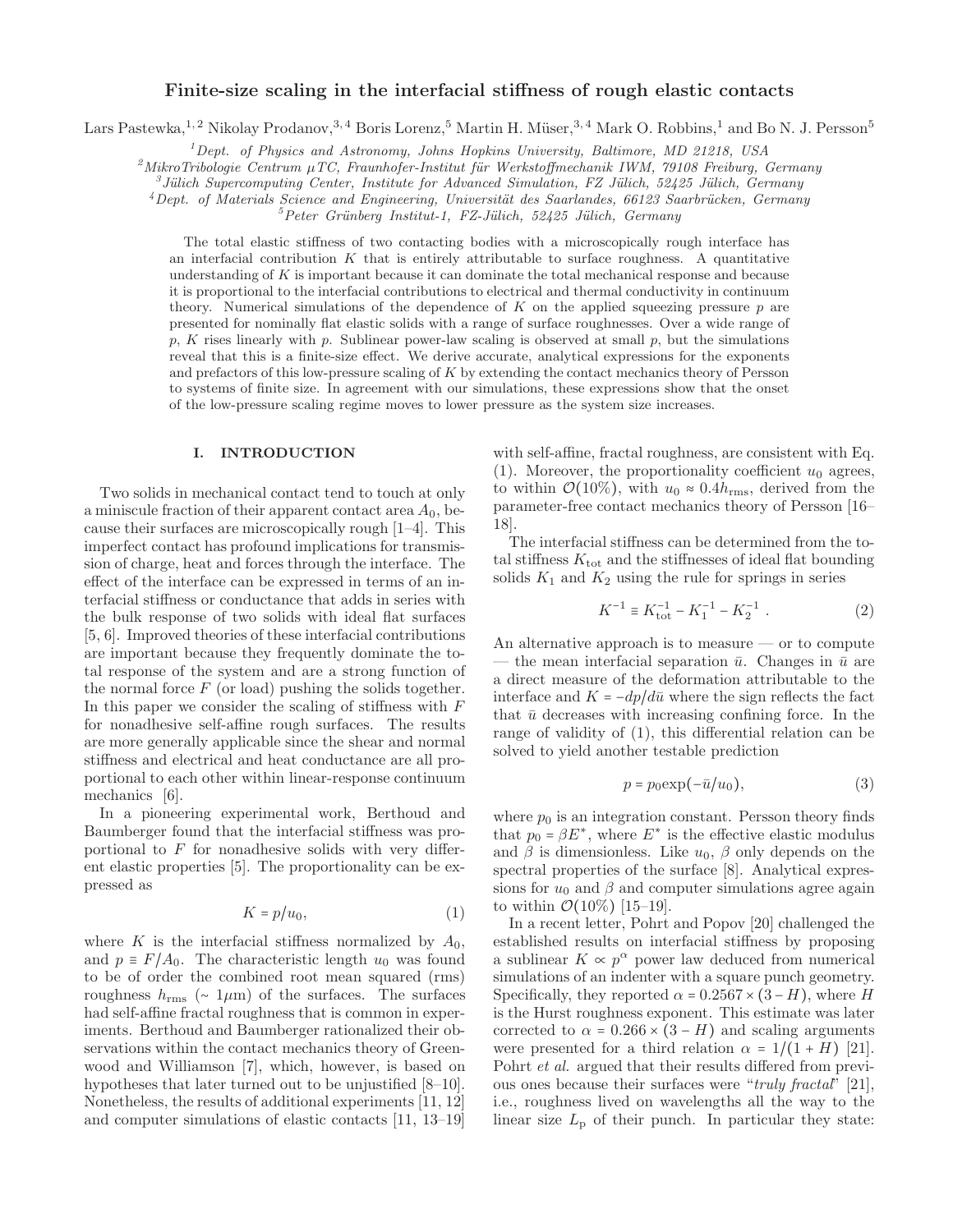"Whenever the surfaces are truly fractal with no cut-off wavelength, a power law applies" [21].

In this paper, we unravel the origin of the discrepancy between the established results and the new findings. To do so, we analyze finite-size effects in numerical simulations. We derive analytical expressions, free of adjustable parameters, that capture finite-size effects and constitute a complete theory for the stiffness of rough contacts. For brevity, we present only the essence of the calculations in the main part of this work. Details on the numerical procedure can be found in Appendix A. The full derivation of prefactors for our scaling theory, can be found in Appendix B. Appendix C contains unpublished experiments in support of Persson's contact mechanics theory.

## II. NUMERICAL RESULTS

We first summarize the arguments for how Eq. (1) arises from the self-affinity of interfaces [8]. The key idea is that when there are a large number of separated contacting patches, the distribution of contacts is selfsimilar. As the load increases, existing contact patches grow and new, small contacts are formed. This happens in such a way that the distributions of contact sizes and local pressures remain approximately constant over a wide range of loads [4, 22]. An immediate consequence is a linear relation between real contact area  $A$  and  $p$ , which has been confirmed in many simulations, including all numerical studies cited here. The spatial correlations between contacting areas and local stresses are also the same up to a prefactor that grows linearly with load because of a sum rule [23]. Since the system responds linearly, the elastic energy  $U_{el}$  is given by an integral of an elastic Greens function times the Fourier transform of the stress-stress correlation function and must thus be proportional to load:

$$
U_{\rm el} = u_0 A_0 p. \tag{4}
$$

Since the elastic energy is equal to the work done by the external load (assuming hard-wall interactions and no adhesion), it follows that  $dU_{\text{el}} = u_0 A_0 dp \equiv -A_0 p(\bar{u}) d\bar{u}$ . This last relation is identical to (3) and thus also to (1).

When  $p$  is so small that two *finite* surfaces start touching, the interface cannot yet behave in a self-similar fashion. The reason is that contact occurs only near the highest asperity whose height determines the separation at first contact  $u_c$ . As a consequence, the validity of the arguments leading to  $(4)$  and thus to  $(1)$  — or any theory valid in the thermodynamic limit — cannot hold at small p. As already pointed out earlier, finite-size effects then become important [24]. Specifically, for a finite system p vanishes for (finite)  $\bar{u} > u_c$ , while for an infinite system  $p$  is always non-vanishing. Thus,  $p$  must initially decay faster with increasing  $\bar{u}$  in a finite system than in an infinite system where Eq. (1) holds. In the opposite case of large p, a finite system approaches complete contact,  $\bar{u} = 0$ , at finite pressure but infinite systems do

not because they have infinitely deep valleys. One may conclude that contact formation of the highest peak and the lowest valley depend on the specific realization of a surface. However, for intermediate pressures, universal behavior may be found as long as the roughness has well-defined statistical properties.

To study finite-size effects, we performed large-scale numerical simulations of nonadhesive contact between a rigid self-affine surface and an isotropic elastic substrate with effective modulus  $E^*$  and Poisson number 0.5 using well-established methods [25, 26] that are discussed in more detail in Appendix A. Surfaces were self-affine with Hurst exponent  $H$  between a short wavelength cutoff  $\lambda_1$  and long-wavelength roll-off  $\lambda_r$  (see Fig. 4). The amplitudes of the Fourier transforms for the height  $\tilde{h}(\mathbf{q})$ were drawn from a Gaussian distribution. Their variances reflect the roughness spectrum  $C(q)$  for each reciprocal space vector q:

$$
C(q) = C_0 \begin{cases} 0 & \text{for } q < q_0 \\ 1 & \text{for } q_0 < q < q_r \\ (q/q_r)^{-2-2H} & \text{for } q_r < q < q_1 \\ 0 & \text{for } q_1 < q \end{cases}
$$
 (5)

Here,  $q_0 = 2\pi/L$ ,  $q_1 = 2\pi/\lambda_1$  and  $q_r = 2\pi/\lambda_r$  and the desired self-affine scaling is reflected in the power law for the range  $q_r < q < q_1$ .

Figure 1 shows typical results for the contact stiffness versus pressure. Note that all the quantities are made dimensionless by dividing by the modulus and rms roughness so that they can be mapped to any experimental system with the same surface statistics. In all cases, there is a linear relation at intermediate loads and a more rapid rise of  $K$  with  $p$  as full contact is approached. Both regimes are well-described by Persson's contact mechanics theory (red line), which requires only the surface roughness power spectrum and the effective modulus as input. We also find a transition to power law scaling at low loads. This transition is particularly sensitive to the magnitude of a few random Fourier components at the smallest wavevectors as well as to their relative phases. The separation at first contact  $u_c$  is also very sensitive to these Fourier components and decreases with  $L/\lambda_r$ . It cuts off the exponential relation between  $p$  and  $u$  shown in the inset.

Even for the case where  $L/\lambda_r = 1$ , the results in Figure 1 follow linear scaling  $(Eq. (1))$  for more than one decade. The range of validity of the linear scaling regime extends rapidly to lower p as  $L/\lambda_r$  increases. Thus the more closely the thermodynamic limit is approached or the more significant the statistical distribution of contacting peaks — the more accurate is Eq.  $(1)$ . Given typical  $\lambda_r$ , e.g.,  $\mathcal{O}(10 \mu m)$  for polished steel and  $\mathcal{O}(1cm)$ for asphalt, one can see that power law scaling matters only if  $L/\lambda_r \approx 1$  or when loads are small. Additionally, at extremely small loads where first asperities are touching the behavior should be Hertzian with  $K \propto p^{1/3}$  if  $\lambda_1 > a_0$ . Indeed, we find that reducing the ratio of  $\lambda_r/\lambda_1$  gives an exponent that approaches the one expected from Hertz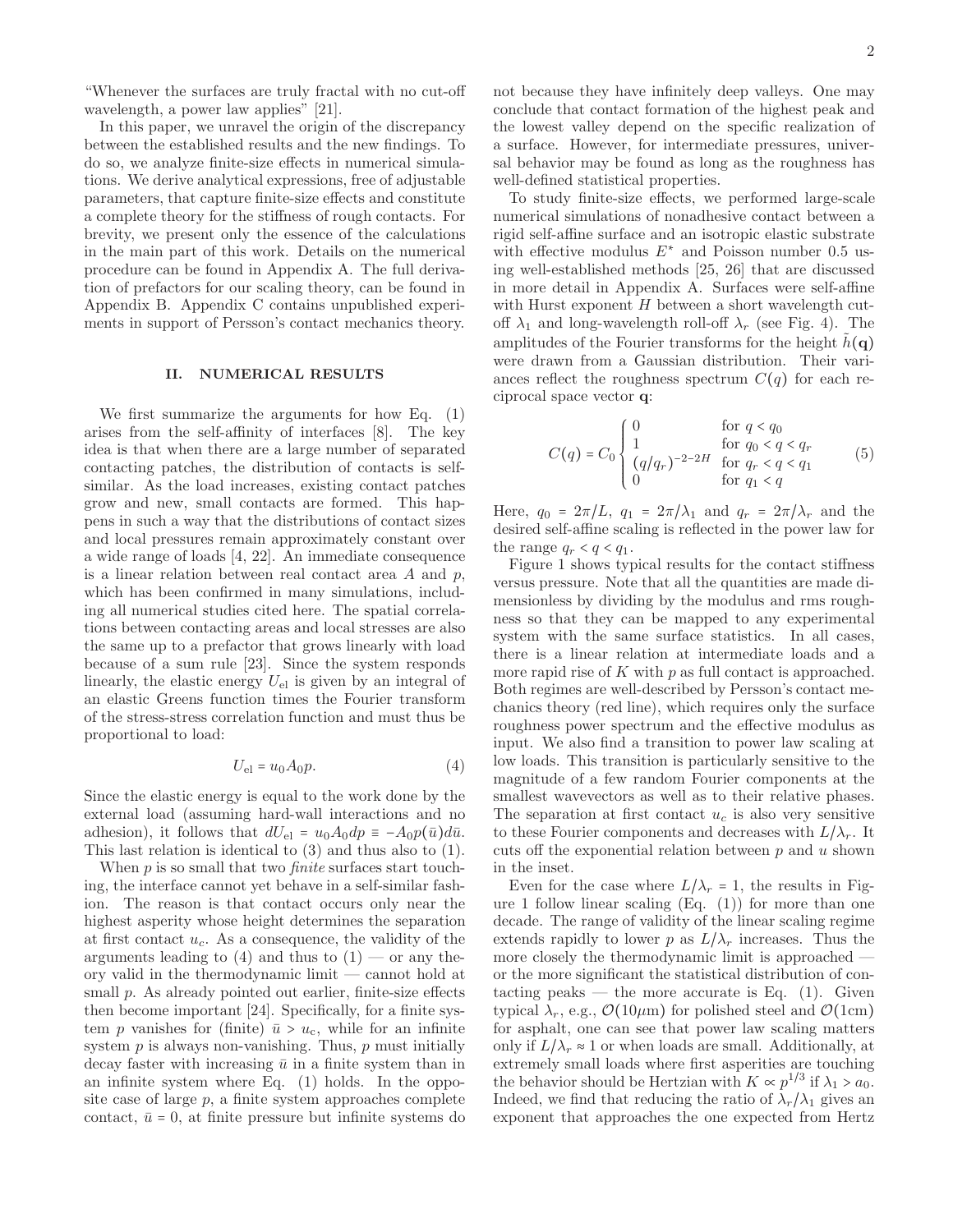

FIG. 1: (Color online) Log-log plot of the nondimensional contact stiffness  $Kh_{\text{rms}}/E^*$  vs. nondimensional pressure  $p/E^*$ for self-affine fractal surfaces with  $H = 0.7$  and rms slope  $h'_{\text{rms}} = 0.1$ . In all cases the surface is resolved with 8192 points in each direction,  $L/\lambda_1 = 4096$  and the ratio of system size to roll-off wavelength,  $L/\lambda_r$  is indicated. The (red) solid line is the prediction of Persson's theory while the dashed (red) line is the linear regime. Open squares (blue) show the interfacial stiffness obtained from a punch calculation with  $L_{\rm p}/\lambda_1$  = 1024. Inset: Nondimensional pressure vs separation for the same surfaces.

contact mechanics. Earlier reports of Hertzian-like behavior in load versus area for  $\lambda_1 > a_0$  [28] are consistent with this finding. This additional scaling regime limits the range where power-law scaling should be observed and complicates its measurement in simulations.

The results of Ref. [20] do not show any appreciable region of linear scaling. We have repeated their calculations to determine the origin of this discrepancy. Instead of the periodic boundary conditions used here, they considered a rigid, square punch with edge  $L_p$  contacting an infinite elastic substrate. The punch had fractal roughness on all wavelengths from  $\lambda_1$  to  $L_p$ . The open squares (blue) in Fig. 1 show results for this geometry (see also Appendix A). The interfacial stiffness was extracted from Eq. (2) and the analytical punch solution [27]. While this correction is not performed in Ref. [20], it has little effect at the low loads of greatest interest.

At intermediate loads results for the flat punch and periodic boundary conditions follow the same power law scaling. However, as in Ref. [20], the flat punch results cross over to a rapid rise with no region of linear scaling. Inspection of the results shows that this behavior is associated with strong artifacts from the boundary conditions at the edge of the punch. The analytic solution for the pressure under a flat punch has a singularity at the punch edges. The solution for a rough punch approaches this solution as the pressure increases. The pressure and

stiffness are all dominated by regions near the edge which approach full contact long before the central regions. The strong influence of the edge makes the problem effectively one dimensional, which may explain the success of the dimensional reduction used in Ref. [21] to fit their results.

## III. SCALING THEORY

In the intermediate load regime, Fig. 1 indicates  $K \propto$  $p^{\alpha}$  behavior with  $\alpha \approx 0.6$  for  $H = 0.7$ . Thus, our small-pressure results for  $L/\lambda_r = 1$  are consistent with Refs. [20, 21]. In the following, we propose a new explanation for this power law by incorporating the estimation of finite-size effects into Persson's contact mechanics theory. The goal is to find an expression for the elastic energy because it allows us to calculate the contact stiffness. We reexpress a small change of the elastic energy  $dU_{\text{el}} = -pA_0d\bar{u}$  as  $dU_{\text{el}} = -pA_0dp(d\bar{u}/dp)$ . Inserting  $K = -dp/d\bar{u}$  and  $F = pA_0$  yields

$$
p = K \frac{dU_{\text{el}}}{dF}.\tag{6}
$$

Our approach is motivated by the fact that the elastic energy is dominated by the longest wavelength modes [16]. For a single contacting region around the highest peak, the longest wavelength will scale with the radius  $r_0$  of the smallest circle that encloses the contacts. We will first calculate the elastic energy  $U_{\text{el}}^{(0)}$  for a single Hertzian-like mesoscale asperity with radius of curvature R and contact radius  $r_0$ . Then we show that including roughness on the mesoasperity at wavelengths smaller than  $r_0$  gives the same power law scaling for the elastic energy  $U_{el}^{(1)}$ . For brevity, what follows presents only the general scaling arguments that explain the observed power law. A general derivation, including all prefactors, is given in Appendix B.

An effective asperity radius is calculated from the roughness at scales larger than  $r_0$ . The local curvature  $\nabla^2 h$  corresponds to  $q^2 h(q)$  in Fourier space. Thus R can be estimated as:

$$
\frac{1}{R^2} \propto \int\limits_{q_0}^{\pi/r_0} d^2q \; |q^2 h(q)|^2 \propto \int\limits_{q_0}^{\pi/r_0} dq \; q^5 C(q). \tag{7}
$$

For self-affine fractal roughness the surface roughness power spectrum is  $C(q) \propto q^{-2-2H}$ . This gives  $R \propto r_0^{2-H}$ , where we have assumed that the lower integration bound to the last integral must be negligible at a small load. This condition is fulfilled as long as  $r_0 \ll \lambda_r$ .

According to Hertzian contact mechanics,  $r_0 \propto$  $(RF)^{1/3}$ . Inserting  $R \propto r_0^{2-H}$  and solving for  $r_0$ , we obtain

$$
r_0 \propto F^{1/(1+H)}.\tag{8}
$$

The elastic energy stored within a Hertzian contact is  $U_{\text{el}}^{(0)} \propto F \delta$  where the penetration depth  $\delta \propto r_0^2/R \propto r_0^H$ .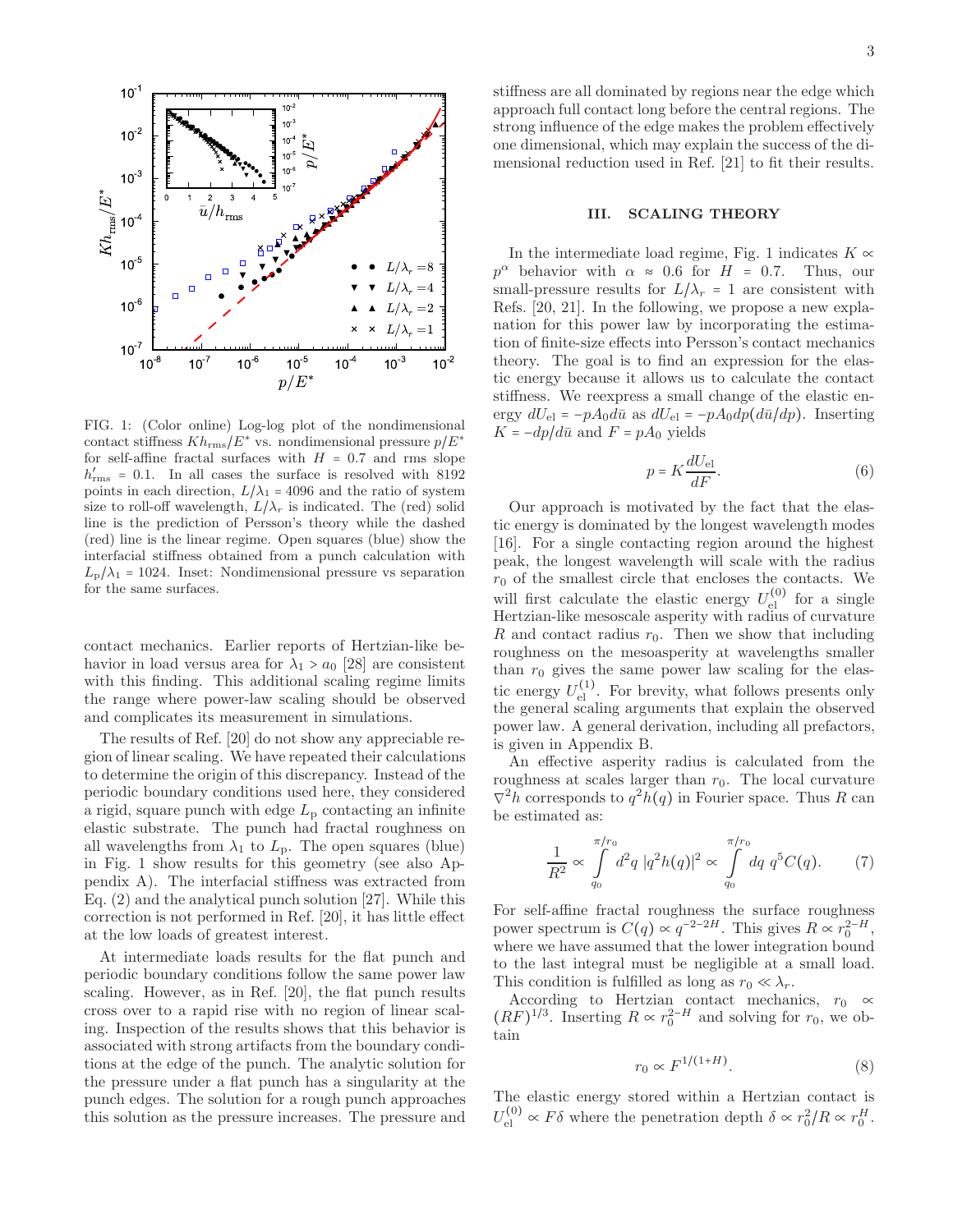We obtain

$$
U_{\rm el}^{(0)} \propto F^{(1+2H)/(1+H)} \tag{9}
$$

and from Eq. (6)

$$
K \propto p^{1/(1+H)}.\tag{10}
$$

We now show that the elastic energy  $U_{\text{el}}^{(1)}$  due to microscale roughness within the mesoscale asperity also scales with  $\overline{F}^{(1+2H)/(1+H)}$ . The main assumption now is that the contact pressure within the mesoscale asperity contact region is high enough that the contact mechanics theory by Persson can be applied. Then from (4),  $U_{\text{el}}^{(1)} = u_1 A_1 p_1$ , where  $A_1 = \pi r_0^2$  is the (nominal) contact area at the mesoscale and  $p_1 = F/A_1$ . The term  $u_1$  is of order the rms roughness including only roughness components with wavelength  $\lambda < r_0$ . This can be written as

$$
(h_{\rm rms}^{\rm meso})^2 = 2\pi \int_{\pi/r_0}^{2\pi/\lambda_1} dq \ qC(q) \propto \left(\frac{\pi}{r_0}\right)^{-2H} - \left(\frac{2\pi}{\lambda_1}\right)^{-2H}.
$$
\n(11)

Since  $\lambda_1 \ll r_0$  (unless H is close to 0) one obtains  $h_{\text{rms}}^{\text{meso}} \propto$  $r_0^H$  and  $u_1 \propto r_0^H$ . Inserting  $r_0 \propto F^{1/(1+H)}$ , we get  $U_{\text{el}}^{(1)} \propto$  $F^{(1+2H)/(1+H)}$  as in Eq. (9).

From the above treatment we predict that the stiffness K scales as  $p^{\alpha}$  with  $\alpha = 1/(1 + H)$ . Fig. 2 shows  $K(p)$ relations obtained numerically in the finite-size regime for different values of H. Rough estimates for  $\alpha$  were obtained by fitting to the lowest four data points. The results from the simulations are:  $\alpha(H = 0.3) = 0.72$  (see also below),  $\alpha(H = 0.5) = 0.66$ , and  $\alpha(H = 0.7) = 0.59$ . These values compare well to the theoretical predictions,  $\alpha(H = 0.3) \approx 0.769$ ,  $\alpha(H = 0.5) \approx 0.667$ , and  $\alpha(H = 0.7) \approx$ 0.588, particularly if one keeps in mind that systematic simulation errors increase as  $H$  approaches zero.

We note here that the expression for the microasperity contribution to the total elastic energy depends on the elastic coupling between the asperities. Any derivation neglecting this coupling [20] cannot describe the correct physics, even if the resulting scaling is similar to  $K \propto p^{1/(1+H)}$ . Moreover, probing the constitutive relation between pressure and stiffness at a mesoscale will entail much larger fluctuations than in a multi-asperity contact at the same pressure but larger value of  $L/\lambda_r$ .

The arguments that lead to  $K \propto p^{1/(1+H)}$  hold when  $\lambda_1 \ll r_0 \ll \lambda_r$ . Since  $R \propto r_0^{2-H}$ , the radius of the mesoasperity diverges as the contact area grows and  $r_0 \rightarrow \lambda_r$ . In this limit, the mesoasperities are flat, both Eqns. (2) and (3) hold, and we rediscover the thermodynamic limit  $K \propto p$  [15–19]. On the other hand, if  $r_0 < \lambda_1$  the surface of the mesoasperity is smooth. The upper integration bound in (7) is then given by the short wavelength cut-off  $q_1 = 2\pi/\lambda_1$  and R is constant. This ultimately must lead to traditional Hertz behavior where  $K \propto p^{1/3}$ . Fig. 3 shows the results of an attempted extrapolation to the "fractal limit"  $\lambda_1/\lambda_r \to 0$  for the value



FIG. 2: (Color online) Dimensionless interfacial stiffness  $Kh_{\rm rms}/E^*$  as a function of pressure  $p/E^*$  in the finite-size region for  $L/\lambda_1$  = 4096 and different Hurst exponents H. All calculations are for  $L/\lambda_r = 1$ . Solid lines show a fit to the first four data points.



FIG. 3: (Color online) Exponent  $\alpha$  as a function of  $(\lambda_1/\lambda_r)^{0.77}$ . Theoretically predicted value is denoted by ■. The inset shows selected numerical data for  $K(p)$  from which  $\alpha$  was deduced. Data for the following values of  $\lambda_r/\lambda_1$  is presented: 4096 ( $\bullet$ ), 2048 ( $\bullet$ ), 768 ( $\star$ ), 512 ( $\blacktriangle$ ).

of  $H = 0.3$ , which had the largest discrepancy between theory and simulation. Despite quite large stochastic scatter, we conclude that the value of  $\alpha = 1/(1 + H)$  is consistent with the simulations.

Finally, we address how the finite size power law region depends on linear system size L and roll-off length  $\lambda_r$ . Following along the lines of the above derivation, it is straightforward to compute the full expression for the interfacial stiffness (see Appendix B):

$$
\frac{Kh_{\rm rms}}{E^*} = \theta \left(\frac{h_{\rm rms}}{2\pi\lambda_r} \frac{\lambda_r^2}{L^2}\right)^{H/(1+H)} \left(\frac{p}{s^{1/2}E^*}\right)^{1/(1+H)},\quad(12)
$$

where  $1/s = 1 + H[1 - (\lambda_r/L)^2]$ . The prefactor  $\theta$  depends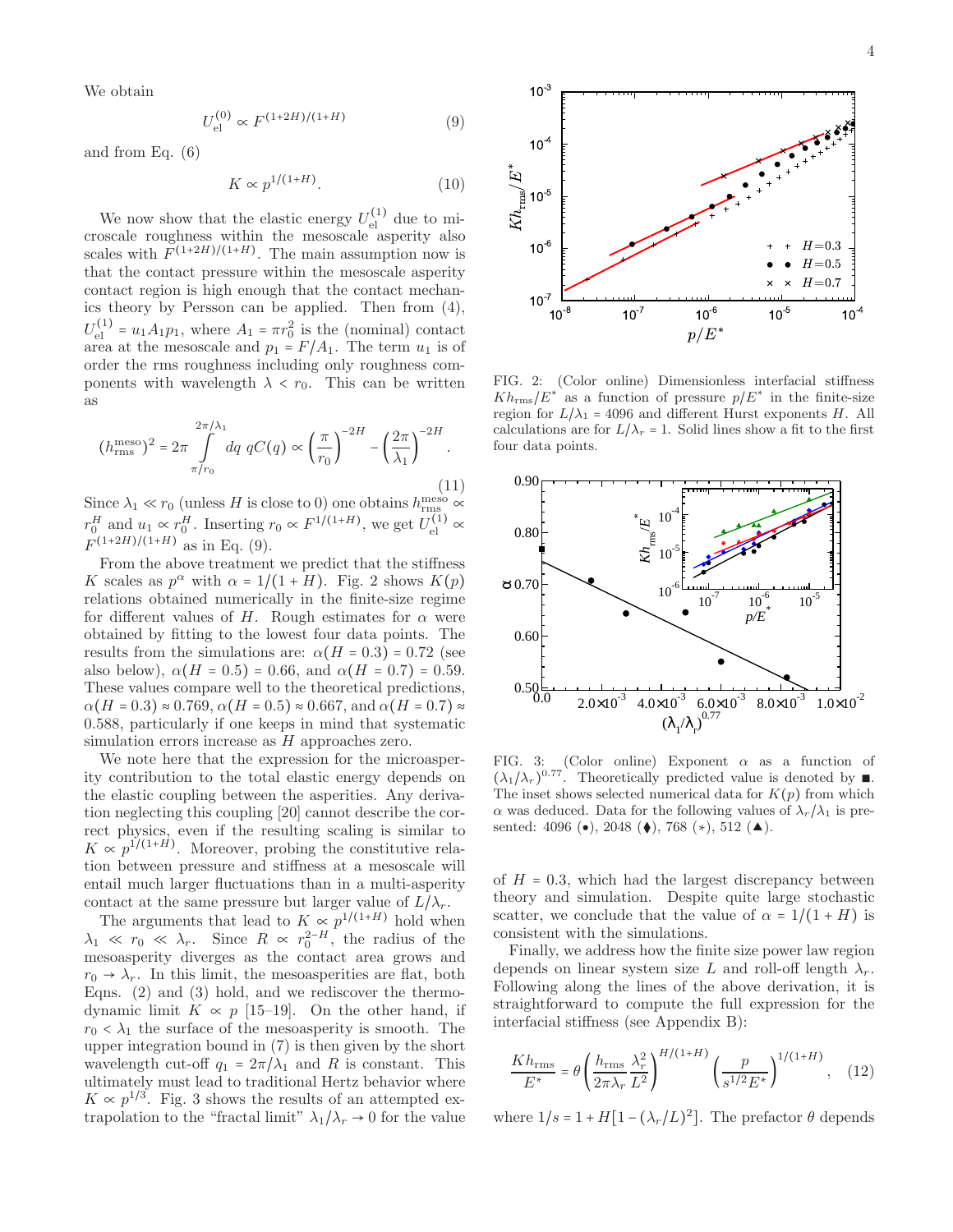only on the Hurst exponent  $H$ , but for  $H > 0.3$  variation is restricted to  $0.75 \le \theta \le 1.0$  (see also Fig. 5). By equating (12) with  $K = p/\gamma h_{\rm rms}$ , where  $\gamma \approx 0.4$ , we obtain an estimate for the pressure  $p_c$  at which the stiffness crosses over from power law to linear behavior:

$$
\frac{p_c}{E^*} = \frac{h_{\rm rms}}{2\pi\lambda_r} \frac{\lambda_r^2}{L^2} s^{-1/2H} \left(\theta\gamma\right)^{(1+H)/H}.
$$
 (13)

For different realizations of the surface the prefactor of the power law and  $p_c$  can vary significantly. Nevertheless, for the data shown in Fig. 1 we find  $p_c/E^* \approx 6 \times 10^{-5}$  for  $q_r/q_0 = 1$  and  $p_c/E^* \approx 3 \times 10^{-6}$  for  $q_r/q_0 = 8$ , in excellent agreement with the numerical data. Generally, the crossover pressure  $p_c$  decreases with increasing linear system size  $L$ . Equation (13) also reveals the importance of separation between L and the roll-off length  $\lambda_r$ . Scale separation pushes the crossover to lower pressure even more rapidly since the ratio  $L/\lambda_r$  enters quadratically. In the thermodynamic limit  $L/\lambda_r \rightarrow \infty$ , the power law region vanishes all together.

### IV. CONCLUSIONS

We conclude that the previously reported  $K \propto p$  and  $p \propto \exp(-\bar{u}/u_0)$  laws [11–19] are satisfied when there is a statistical ensemble of high peaks in contact. This linear scaling extends to lower loads as the upper length scale of roughness decreases, because there is a better statistical sampling of high peaks. At the smallest loads, the contact diameter is smaller than the smallest wavelength of roughness, and the stiffness follows the Hertz expression for contact of a single spherical asperity and  $K \propto p^{1/3}$ . At intermediate contact areas and loads, contact is confined to a single large peak with a fractal hierarchy of smaller bumps. In this regime  $K$  scales sublinearly with p and the prefactor and corresponding surface separation have large fluctuations from one sample to the next even in the limit of large system size. Parameter-free expressions for the power law  $\alpha = 1/(1 + H)$  and prefactor (Eq. (12)) were derived. The power law agrees with one of the results presented in Ref. [21], although they also presented linear  $\alpha \propto H$  expressions [20, 21] when fitting their numerical data. Ref. [21] also discussed the scaling of the prefactor with  $L$  but we provide a full expression including the dependence on rolloff  $\lambda_r$  and Hurst exponent H.

Pohrt, Popov and Filipov (Refs. [20] and [21]) found no linear regime in their studies of stiffness. In part this was because they considered the limiting case of roughness at wavelengths up to the size of their contact  $(\lambda_r = L_p)$ . As recently pointed out by Barber [29], statistical fluctuations make a prediction of stiffness (and related properties such as conductance) difficult if there is no separation between the scales of the macroscopic object and the longest wavelength of the roughness. For nominally flat surfaces and periodic boundary conditions, we observe that the linear  $K \propto p$  regime holds for at least an

order of magnitude in load even in this extreme case. The square punch geometry considered in Ref. [20] suppresses this linear regime (Fig. 1). Stress is concentrated near the edges of the punch, which approach full contact long before the central region. This pronounced heterogeneity makes the punch geometry a poor choice and it is rarely used in experiments because of the difficulty in achieving perfect alignment [30].

Most experimental realizations of surfaces have an rms roughness and upper cut-off on fractal scaling that are both significantly smaller than the system size. As a result, Eq. (13) predicts that the linear relation between stiffness and load should extend over the experimental range. Indeed, measurements by Berthoud and Baumberger [5] show  $K \propto p$  at fractional contact areas of  $10^{-6}$  and below. We conclude that as long as the contact responds elastically, the power law region appears to be confined to low pressure that is difficult to access in macroscopic experiments, and has therefore little impact on most applications.

As an example consider applications to syringes, where the relation between the squeezing pressure  $p$  and the average interfacial separation  $\bar{u}$  (which determines the contact stiffness) is very important for the fluid leakage at the rubber-stopper barrel interface [31]. The key contact region is between a rib of the rubber stopper and the barrel. The width of the contact region (of order  $w \approx 1$  mm) defines the cut-off wavevector  $q_r = 2\pi/w \approx 6000 \text{ m}^{-1}$ . The Hurst exponent  $H \approx 0.9$  and the rms roughness amplitude (including the roughness components with wavevector  $q > q_r$ ) is  $h_{\rm rms} \approx 3 \mu$ m. The elastic modulus of the rubber stopper is typically  $E \approx 3$  MPa. Using these parameters we find from Eq. 13 that the stiffness should rise linearly with pressure above  $p_c \approx 1$  kPa. This is negligible compared to the pressure in the contact region between the rib of the rubber stopper and the barrel, which is typically of order ∼ 1 MPa.

As devices shrink towards the nanoscale,  $h_{\text{rms}}$  and  $\lambda_{\text{r}}$ may become closer to the system size. For example, Buzio et al. [32] report nonlinear stiffness when loading flat contacts of size  $L_p \sim 2 \mu m$  on rough surfaces with hrms ∼ 20 nm to 100 nm and λ<sup>L</sup> ∼ 1µm up to forces of 200 nN. Eq. (13) predicts nonlinear behavior for these parameters, but the experimental tips were adhesive, there was evidence of plastic deformation, and atomistic effects may become important at nanometer scales [33]. None of these effects has been included here or in Refs. [20] and [21] and future work on their influence will be of great interest

### Acknowledgments

This material is based upon work supported by the U.S. National Science Foundation under Grants No. DMR-1006805, OCI-0963185 and CMMI-0923018. NP and MHM thank the Jülich Supercomputing Centre for computing time. MHM thanks DFG for financial sup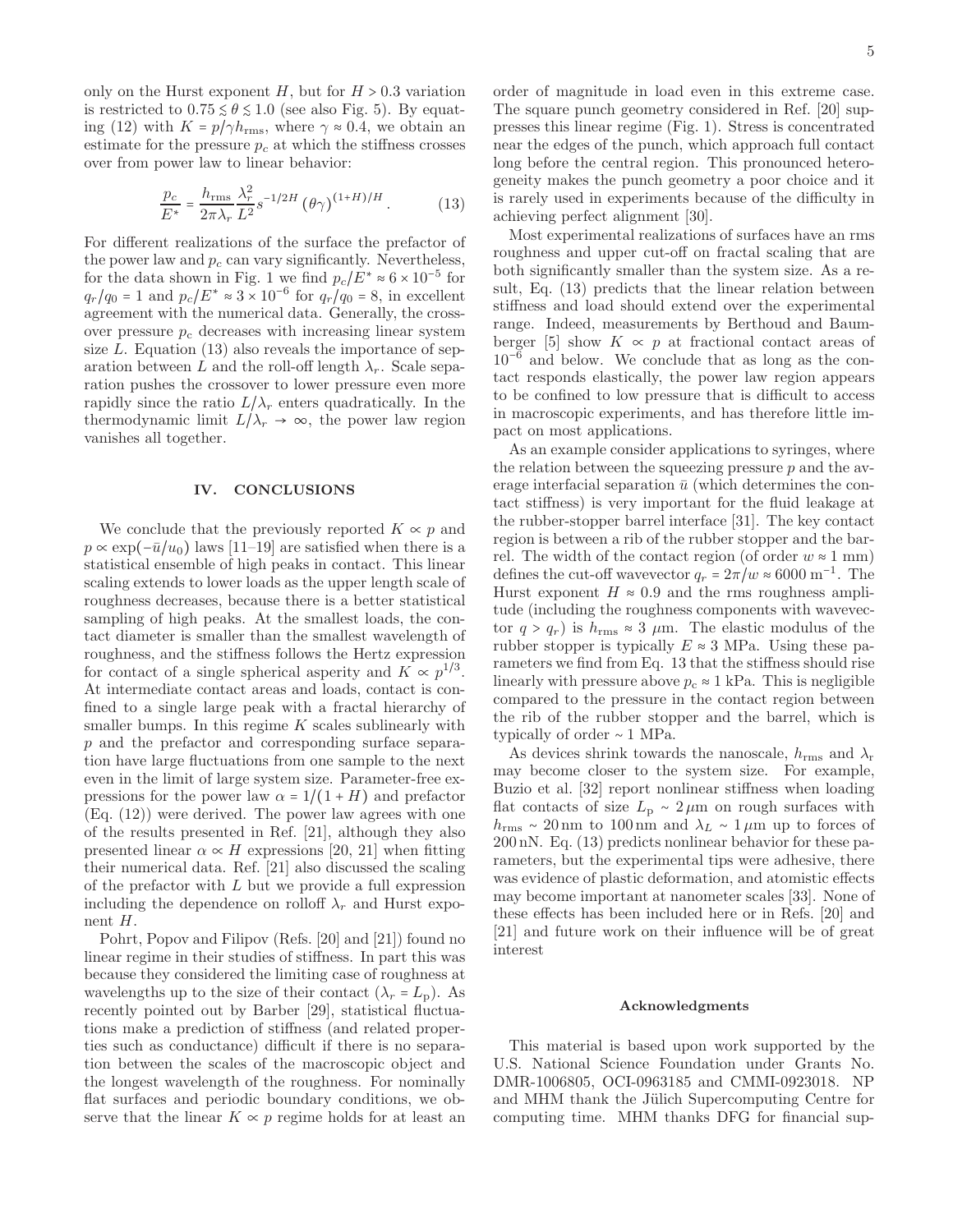port through grant Mu 1694/5-1. MR acknowledges a Simons Foundation Fellowship and LP acknowledges support from the European Commission under Marie-Curie IOF-272619.

#### Appendix A: Details of the numerical calculations

Self-affine rough surfaces with the desired  $H$ ,  $h'_{\text{rms}}$ ,  $\lambda_s$  and  $\lambda_L$  were generated using a Fourier-filtering algorithm described previously [10]. Fourier components for each wavevector q have a random phase and a normally distributed amplitude that depends on the wavevector magnitude q according to Eq.  $(5)$ . Periodic boundary conditions with period  $L$  were applied in the plane of the surface to prevent edge effects. Fig. 4 shows a roughness power spectrum as generated by this algorithm and used in the simulations. The solid lines indicate the mean values for the spectrum, while the dots reflect one particular realization. Fluctuations of the height  $h(\mathbf{r})$  in real space are not only the consequence of variations in the absolute value of their complex Fourier transforms  $h(\mathbf{q})$  but also due to the random phases. From Fig. 4 it becomes clear that the largest fluctuations occur at small wavevectors (large wavelength) because  $q^2$  Fourier components contribute to a realization at wavevector q.

We considered elastic substrates with contact modulus  $E^*$  and Poisson ratio  $\nu = 1/2$ . At  $\nu = 1/2$  the in-plane components and the out-of-plane components of the elastic displacement field decouple. We then only treated the out-of-plane components  $u(\mathbf{r})$  on a grid with spacing  $a_0$ . More specifically, we carried out simulations with  $E^* = 2$ and  $a_0 = 1$ , but since all quantities are presented here in a dimensionless form the actual values of these quantities do not matter. The elastic interaction was solved using a Fourier-transform technique [25, 26] that accelerates computation of the force  $f(\mathbf{r}) = \int d^2 r' G^{-1}(\mathbf{r} - \mathbf{r}') u(\mathbf{r}').$ For periodic calculations, we used a linearized surface Green's function [26, 34]. In reciprocal space, the expression for the Green's function is  $\tilde{G}^{-1}(\mathbf{q}) = E^* q/2$ . For nonperiodic calculations, we employed a real-space surface Green's function  $G(\mathbf{r})$  that is derived from the elastic response to a uniform pressure on a square region of area  $a_0^2$  [35]. A padding region was used to separate repeating images [36].

## Appendix B: Full scaling theory, including derivation of all prefactors

Consider a randomly rough surface with a power spectrum given by Eq. (5) and shown in Fig. 4. The surface



FIG. 4: (Color online) Power spectra for two surfaces without (a) and with (b) a roll-off at large wavelength as generated by a Fourier filtering algorithm. The solid lines show the prescribed power spectrum  $C(q)$  and the dots the actual realization. Panel (b) indicates the wavevectors of the long-wavelength roll-off  $q_r = 2\pi/\lambda_r$  and the short-wavelength cut-off  $q_1 = 2\pi/\lambda_1$ . For  $q < q_0 = 2\pi/L$  where L is the linear system size the surfaces have zero power. The noise at low  $q$ is due to the fact that order  $q^2$  Fourier components contribute to the power-spectrum at wavevector  $q$  of a realization of a surface.

mean square roughness amplitude is then given by

≈

$$
h_{\rm rms}^2 = \int d^2q \ C(q) \tag{B1}
$$

$$
=2\pi C_0 \left[ \int_{q_0}^{q_r} dq \, q + \int_{q_r}^{q_1} dq \, q \left( \frac{q}{q_r} \right)^{-2-2H} \right] \tag{B2}
$$

$$
\frac{\pi q_r^2}{Hs}C_0,\tag{B3}
$$

where  $1/s = 1 + H\left[1 - (q_0/q_r)^2\right]$  and the last equality holds in the limit  $q_1/q_r \gg 1$ . Note that  $s = 1$  if  $q_0 = q_r$ and there is roll-off region. Expressed in terms of  $h_{\text{rms}}$ , the normalization of the power-spectrum is

$$
C_0 = \frac{Hs}{\pi q_r^2} h_{\text{rms}}^2.
$$
 (B4)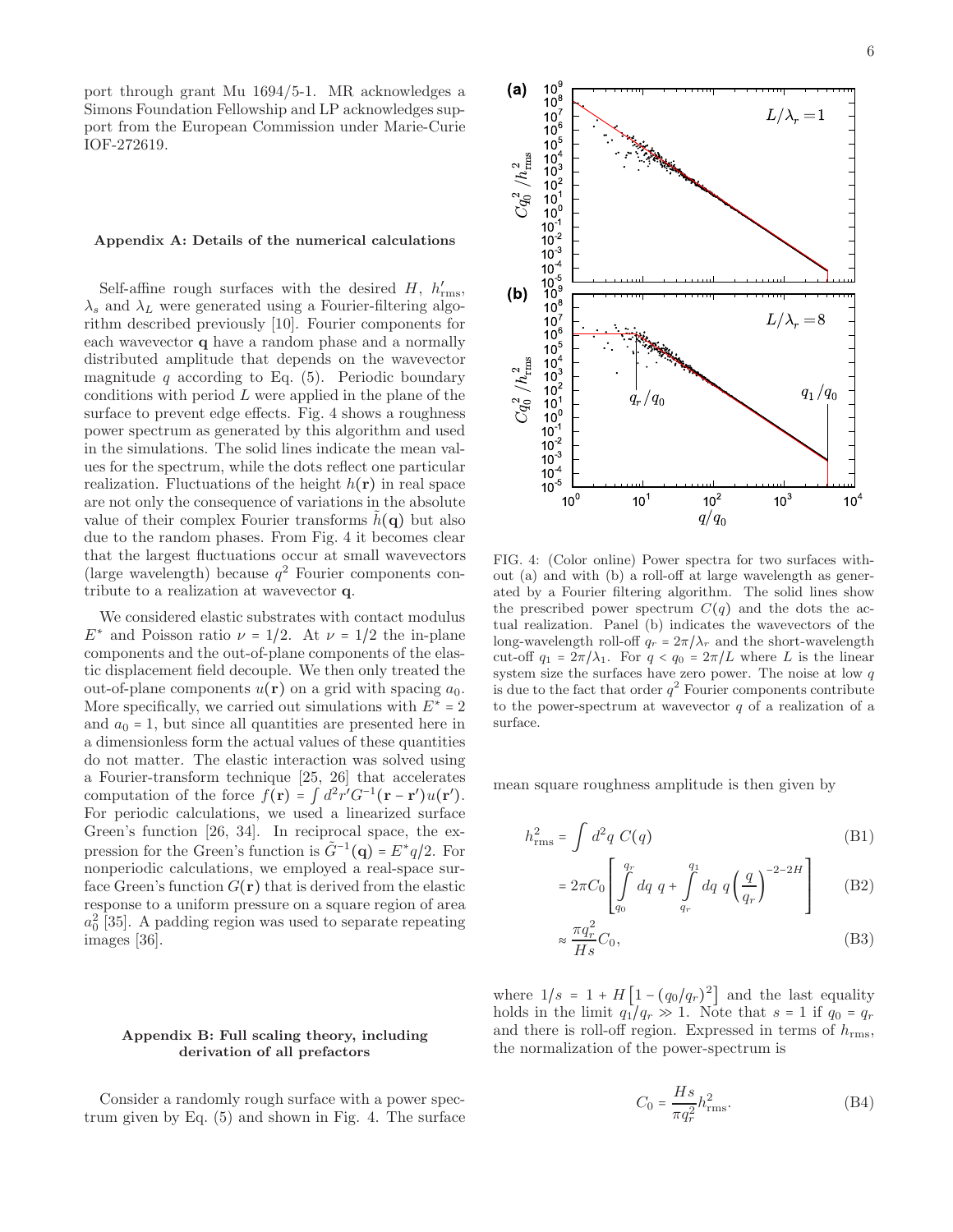### 1. Hertzian-like mesoscale asperity

We first calculate the elastic energy stored in the deformation field associated with the Hertz mesoscale asperity contact region. The mesoscale asperity has the radius of curvature R. The radius of the (apparent) contact region between the mesoscale asperity and the flat countersurface is denoted by  $r_0$ . We assume that no roughness lives on scales  $\langle r_0 \rangle$  such that the mesoscale asperity can be treated as smooth. The mean summit asperity curvature is given by [37]  $\bar{\kappa} = \beta \sqrt{2\kappa_0}$  where  $\kappa_0$  is the root-meansquare curvature of the surface:

$$
\kappa_0^2 = \frac{1}{2} \int d^2 q \ q^4 C(q) = \pi \int_{q_0}^{q_1} dq \ q^5 C(q). \tag{B5}
$$

Nayak [37] has shown that  $\beta = \sqrt{8/3\pi}$  when roughness occurs on many length scales so that  $q_1/q_0 \gg 1$ . If we include only roughness components with wavevector  $q \lt \ell$  $\pi/r_0$ , then we obtain the mean summit curvature  $1/R$  of the mesoscale asperity:

$$
\frac{1}{R^2} = 2\pi\beta^2 \int_{q_0}^{\pi/r_0} dq \ q^5 C(q).
$$
 (B6)

We now define the dimensionless quantities  $\bar{R} = q_r R$ ,  $\bar{h}_{\rm rms}$  =  $q_r h_{\rm rms}$  and  $\bar{r}_0$  =  $q_r r_0$ . This gives the mean dimensionless summit curvature

$$
\frac{1}{\bar{R}^2} = \frac{2\pi\beta^2 C_0}{q_r^2} \left[ \int_{q_0}^{q_r} dq \ q^5 + \int_{q_r}^{\pi/r_0} dq \ q^5 \left( \frac{q}{q_r} \right)^{-2-2H} \right] \quad (B7)
$$

$$
\approx \frac{Hs\beta^2}{2-H} \bar{h}_{\rm rms}^2 \left( \frac{\pi}{\bar{r}_0} \right)^{4-2H}, \tag{B8}
$$

where the last equality holds in the limit  $\pi/r_0 \gg q_r$ . We define the dimensionless prefactor

$$
\chi = \left(\frac{2 - H}{Hs}\right)^{1/2} \frac{\pi^{H-2}}{\beta \bar{h}_{\rm rms}}.\tag{B9}
$$

and simplify Eq. (B8) to

$$
\bar{R} = \chi \bar{r}_0^{2-H}.
$$
 (B10)

We now use Hertz theory to obtain the mesoasperity radius  $r_0$  as a function of normal force F. Hertz theory gives a dimensionless mesoasperity contact radius of

$$
\bar{r}_0^3 = \frac{3}{4}\bar{F}\bar{R} = \frac{3\chi}{4}\bar{F}\bar{r}_0^{2-H},\tag{B11}
$$

where  $\bar{F} = F q_r^2 / E^*$  is the dimensionless normal force and we used Eq. (B10) for the dimensionless asperity radius. We now solve for  $\bar{r}_0$  to obtain:

$$
\bar{r}_0 = \left(\frac{3\chi}{4}\bar{F}\right)^{1/(1+H)}.\tag{B12}
$$

By inserting this expression into Eq. (B10) the mesoasperity radius becomes

$$
\bar{R} = \chi^{3/(1+H)} \left(\frac{3}{4}\bar{F}\right)^{(2-H)/(1+H)}.\tag{B13}
$$

The elastic energy stored in the Hertz mesoscale deformation field for depth of indentation  $\delta$  is given by

$$
\bar{U}_{\text{el}}^{(0)} = \frac{2}{5} \bar{F} \bar{\delta},\tag{B14}
$$

where  $\bar{\delta} = q_r \delta$  and the dimensionless energy  $\bar{U}_{el}^{(0)}$  =  $U_{\text{el}}^{(0)}q_r^3/E^*$ . Hertz theory also tells us the displacements as a function of normal force

$$
\bar{\delta} = \left(\frac{9\bar{F}^2}{16\bar{R}}\right)^{1/3} = \chi^{-1/(1+H)} \left(\frac{3}{4}\bar{F}\right)^{H/(1+H)},\tag{B15}
$$

where we used Eq. (B13) to substitute the mesoasperity radius. By combining Eqs. (B14) and (B15) the elastic energy becomes

$$
\bar{U}_{\text{el}}^{(0)} = \frac{4}{3} \kappa_0 \chi^{-1/(1+H)} \left(\frac{3}{4}\bar{F}\right)^{(1+2H)/(1+H)} \tag{B16}
$$

with  $\kappa_0 = 2/5$ .

### 2. Microscale roughness on mesoscale asperity

Next we calculate the elastic deformation energy that is stored in microasperity contacts within the Hertz mesoasperity contact region [8, 16]. This energy is given by Eq.  $(4)$ :

$$
U_{\text{el}}^{(1)} = u_1 A p_1 = u_1 F. \tag{B17}
$$

In terms of the dimensionless quantities it becomes  $\bar{U}_{\text{el}}^{(1)} = \bar{u}_1 \bar{F}$  where  $\bar{u}_1 = q_r u_1$ . Additionally, we have  $\bar{u}_1 = \gamma(\bar{h}_{\text{rms}}^{\text{meso}})$  where  $\gamma \approx 0.4$ . Note that  $h_{\text{rms}}^{\text{meso}}$  is the root mean square roughness amplitude within the mesoasperity, i.e. within the area confined by the mesoasperity contact radius  $r_0$ . In contrast  $h_{\text{rms}}$  is the root mean square roughness amplitude of the full surface all the way to the linear system size  $L$ . We can express  $h_{\text{rms}}^{\text{meso}}$  in terms of  $h_{\rm rms}$ :

$$
(h_{\rm rms}^{\rm meso})^2 = 2\pi C_0 \int_{\pi/r_0}^{q_1} dq \, q \left(\frac{q}{q_r}\right)^{-2-2H}
$$
 (B18)

$$
\approx sh_{\rm rms}^2 \left(\frac{\pi/r_0}{q_r}\right)^{-2H}.\tag{B19}
$$

This holds for  $\pi/r_0 \ll q_1$ . In terms of the dimensionless quantities this becomes:

$$
\bar{h}_{\rm rms}^{\rm meso} = s^{1/2} \bar{h}_{\rm rms} \left(\frac{\pi}{\bar{r}_0}\right)^{-H}.
$$
 (B20)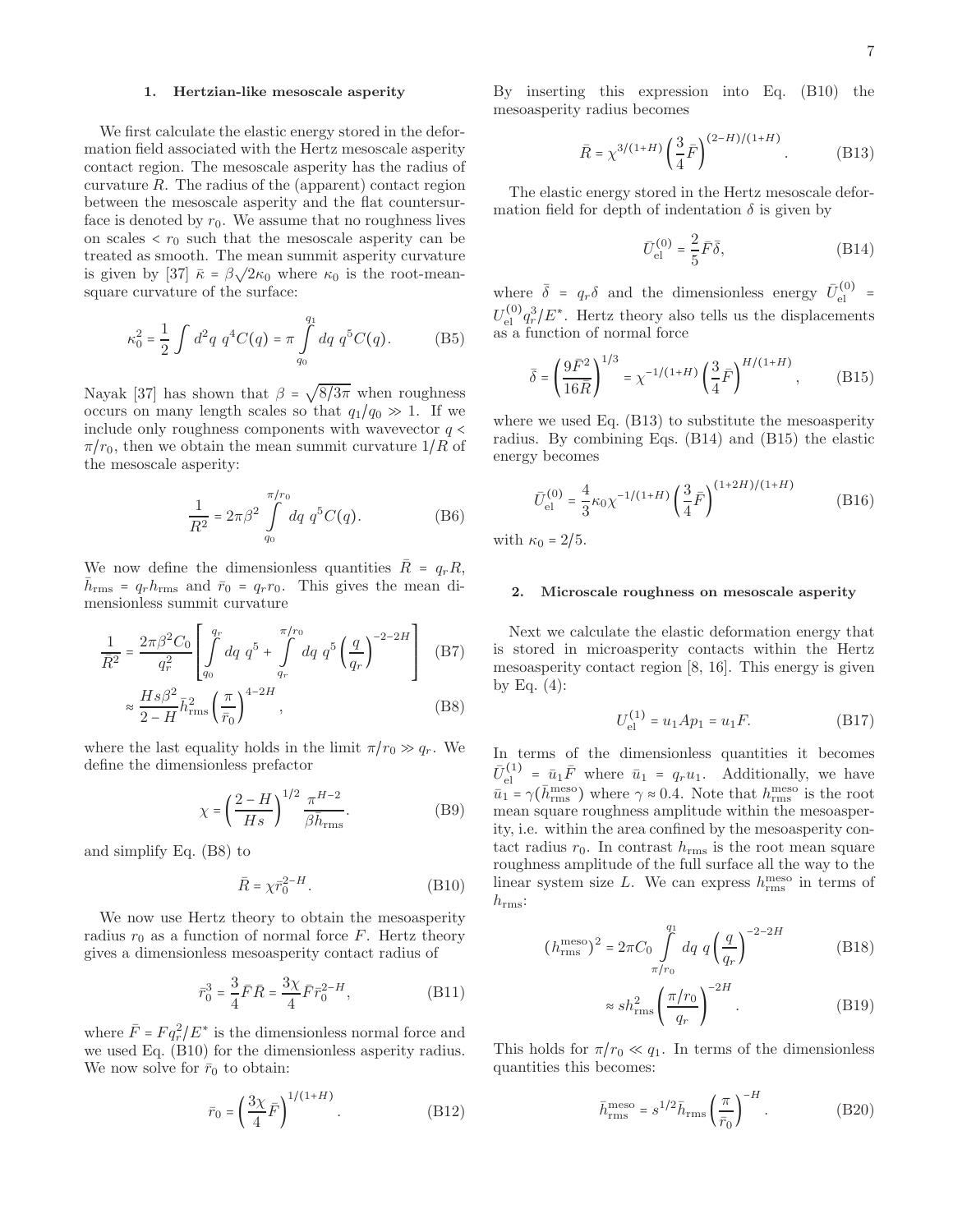We now use the definition for  $\chi$  Eq. (B9) to eliminate  $\bar{h}_{\text{rms}}$  and use Eq. (B12) to express  $\bar{r}_0$  in terms of the force  $\bar{F}$ :

$$
\bar{h}^{\text{meso}}_{\text{rms}} = \left(\frac{2 - H}{\pi^4 \beta^2 H}\right)^{1/2} \chi^{-1/(1+H)} \left(\frac{3}{4} \bar{F}\right)^{H/(1+H)}.\tag{B21}
$$

By combining Eqs. (B17) and (B21) the elastic energy becomes

$$
\bar{U}_{\text{el}}^{(1)} = \frac{4}{3} \kappa_1 \chi^{-1/(1+H)} \left(\frac{3}{4} \bar{F}\right)^{(1+2H)/(1+H)} \tag{B22}
$$

with

$$
\kappa_1 = \gamma \left(\frac{2 - H}{\pi^4 \beta^2 H}\right)^{1/2}.\tag{B23}
$$

Note that the expression for  $\bar{U}_{el}^{(1)}$  has the same form as the expression derived for the Hertz-like mesoasperity contact Eq. (B16). They differ only in the prefactors  $\kappa_0$  and  $\kappa_1$ .

### 3. Total elastic energy and stiffness

The total elastic energy is now given by the sum of the two contributions Eqs. (B16) and (B22), i.e.  $\bar{U}_{\text{el}} =$  $\bar{U}_{\text{el}}^{(0)}$  +  $\bar{U}_{\text{el}}^{(1)}$ . This yields

$$
\bar{U}_{\text{el}} = \frac{4}{3} \kappa \chi^{-1/(1+H)} \left(\frac{3}{4} \bar{F}\right)^{(1+2H)/(1+H)} \tag{B24}
$$

with  $\kappa = \kappa_0 + \kappa_1$ . We now compute the total dimensionless stiffness  $\bar{k} = q_r K A_0 / E^*$  from Eq. (6). It is given by

$$
\bar{k} = \frac{\bar{F}}{d\bar{U}_{\text{el}}/d\bar{F}},\tag{B25}
$$

and inserting Eq. (B24) yields

$$
\bar{k} = \theta \left( \frac{\bar{F}}{\bar{h}_{\rm rms} s^{1/2}} \right)^{1/(1+H)}.
$$
 (B26)

Reintroducing the dimensional quantities yields Eq. (12).

The dimensionless prefactor  $\theta$  is given by two contributions as  $1/\theta = 1/\theta_0 + 1/\theta_1$  that each depend on the Hurst exponent  $H$  only:

$$
\frac{1}{\theta_{0/1}} = \frac{1 + 2H}{1 + H} \left(\frac{3}{4\pi}\right)^{H/(1+H)} \left(\frac{\pi^4 \beta^2 H}{2 - H}\right)^{1/(2+2H)} \kappa_{0/1}.
$$
\n(B27)

In Fig. 5 we show  $1/\theta_0$ ,  $1/\theta_1$  and  $1/\theta$  as a function of the Hurst exponent  $H$ . It is interesting to note that as  $H \to 0$ , then  $1/\theta_0 \to 0$  while  $1/\theta_1$  remains finite, i.e., for the fractal dimension  $D_f = 3 - H = 3$  the stiffness is entirely determined by the short-wavelength roughness in the mesoasperity contact region. Note also that since  $q_r \approx \pi/L$ , where L is the linear size of the system, the



FIG. 5: (Color online) Plot of the values of  $1/\theta_0$ ,  $1/\theta_1$  and  $1/\theta = 1/\theta_0 + 1/\theta_1$  as a function of Hurst exponent H. The quantities  $\theta_0$  and  $\theta_1$  are defined in the text.

stiffness scales as  $k \sim q_r^{-H/(1+H)} \sim L^{H/(1+H)}$  with the size of the system. This is in contrast to the region where  $p \sim \exp(-u/u_0)$ . There, the interfacial contact stiffness is independent of the size  $L$  of the system. Note also that the stiffness scales with the rms roughness as  $h_{\text{rms}}^{-1/(1+H)}$ while in the region  $p \sim \exp(-u/u_0)$  the stiffness is proportional to  $h_{\text{rms}}^{-1}$ . For the Hurst exponent  $H \approx 0.8$ , which is typical in practical applications,  $\theta \approx 1$ , which appears to be in good agreement with the prefactor found by Pohrt and Popov in their numerical simulation study [20]. The treatment presented above can be generalized to obtain the distribution of stiffness values (at least approximately) by calculating the distribution  $P(R)$  of summit curvature radius R.

It is interesting to determine the critical force  $F_c$  such that for  $F < F_c$  one needs to use the finite size power-law expression for the stiffness while for  $F > F_c$  the Persson expression is valid. When the relation  $p \sim \exp(-\bar{u}/u_0)$  is valid the stiffness is given by Eq. (1):

$$
\bar{k} = \frac{\bar{F}}{\bar{u}_0} = \frac{\bar{F}}{\gamma \bar{h}_{\rm rms}}.\tag{B28}
$$

The critical force  $F_c$  is determined by the condition that  $k$  given by Eqs. (B26) and (B28) coincide. This gives

$$
\theta \left( \frac{\bar{F}_{\rm c}}{\bar{h}_{\rm rms} s^{1/2}} \right)^{1/(1+H)} = \frac{\bar{F}_{\rm c}}{\gamma \bar{h}_{\rm rms}} \tag{B29}
$$

which we can solve for the dimensionless critical force  $\bar{F}_c$ :

$$
\frac{\bar{F}_{\rm c}}{\bar{h}_{\rm rms}} = s^{-1/2H} \left(\theta \gamma\right)^{(1+H)/H}.\tag{B30}
$$

Reintroducing dimensional quantities yields Eq. (13).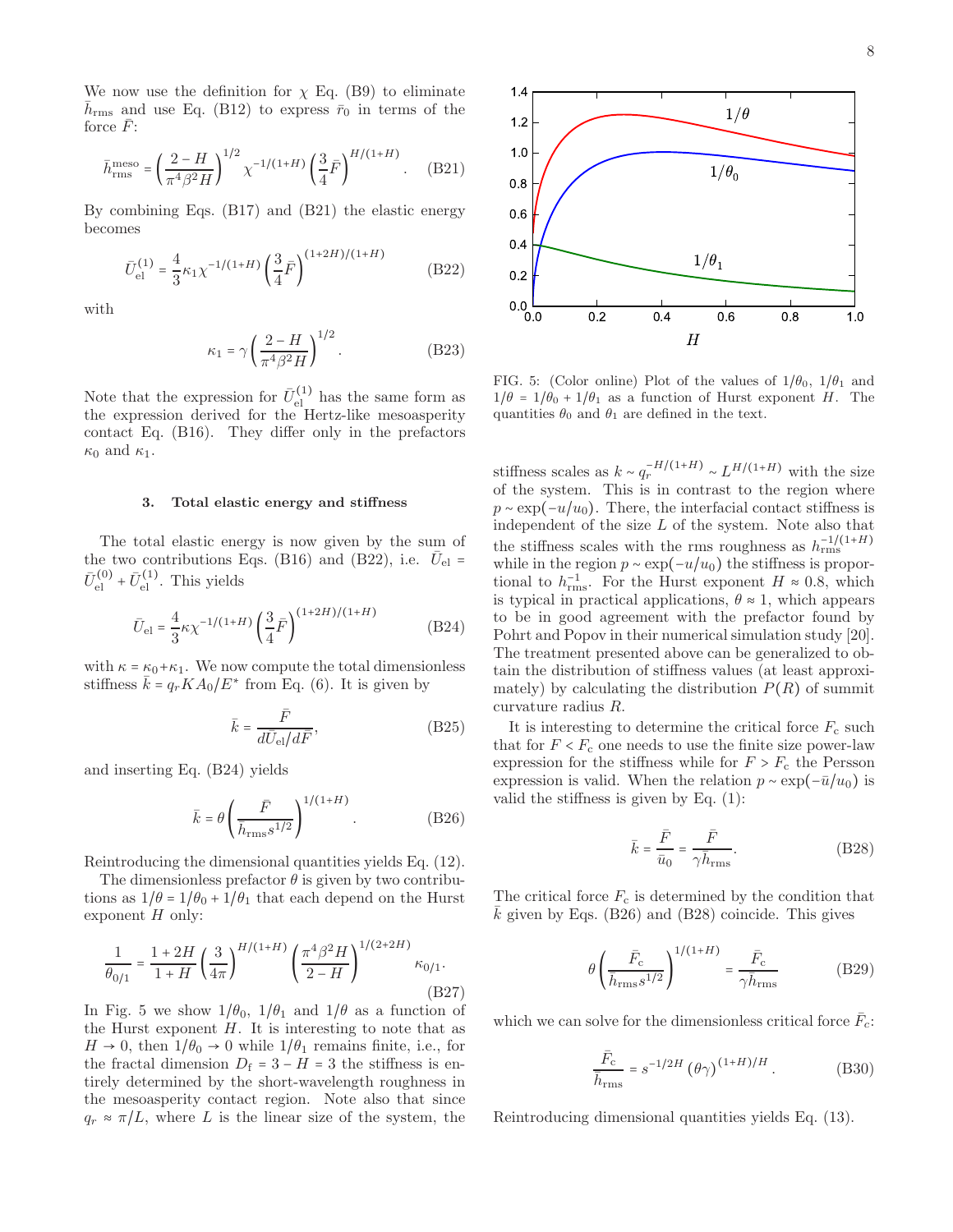### 4. Discussion

The prediction Eq. (13) for the switching between the finite size region and the region where the stiffness is proportional to the loading force is in good agreement with our simulation results. The surfaces we have studied in numerical simulations have rms slope  $h'_{\text{rms}} = 0.1$ and  $q_0/q_1 = 1/4096$  and  $H = 0.7$ . For our particular realizations we find  $q_r h_{\text{rms}} \approx 5.7 \times 10^{-3}$  for  $q_r/q_0 = L/\lambda_r = 1$ and  $q_r h_{\rm rms} \approx 1.3 \times 10^{-2}$  for  $q_r/q_0 = 8$ . With these number we get  $p_c/E^* \approx 6 \times 10^{-5}$  for  $q_r/q_0 = 1$  and  $p_c/E^* \approx 3 \times 10^{-6}$ for  $q_r/q_0 = 8$  from Eq. (13), which is in good agreement with Fig. 1. For the surface with  $H = 0.3$  we obtain (for a surface with rms slope 0.1)  $q_r h_{\rm rms}$  nearly 100 times smaller than for  $H = 0.7$ , which will shift the cross-over force  $F_c$ , between the two stiffness regions, with a similar factor to lower values, again in good agreement with the numerical studies. The results presented above differ from the conclusion of Pohrt and Popov who state that the power-law relation observed for small applied forces is valid for all applied forces [20, 21]. The present study shows that this statement is incorrect and Fig. 1 clearly shows that the contact stiffness cannot be described by a power law for all applied forces as this would correspond to a straight line on our log-log scale.

#### Appendix C: Experiments

The relation (B26) as well as the above mentioned finite-size effect region has also been observed in experiments. In these experiments a rectangular block of silicon rubber (a nearly perfect elastic material even at large strain) is squeezed against hard, randomly rough surfaces. In this case no plastic deformation will occur, and the compression of the rectangular rubber block,  $(p/E')d$ (see below), which will contribute to the displacement s of the upper surface of the block, can be accurately taken into account. Such measurements were performed in Ref. [24], and were found to be in good agreement with the theory (these tests involved no fitting parameters as the surface roughness power spectrum, and the elastic properties of the rubber block, were obtained in separate experiments). Here we show the result for the contact stiffness  $K = -dp/d\bar{u}$  (not presented in Ref. [24]) of one additional such measurement.

The experiment was performed for a silicon rubber block (cylinder shape with diameter  $D = 3$  cm and height  $d = 1$  cm) squeezed against a road asphalt surface with the rms roughness amplitude 0.63 mm and the roll-off wavelength  $\lambda_L \approx 0.3$  cm as inferred from the surface

roughness power spectrum. The squeeze-force is applied via a flat steel plate and no-slip of the rubber could be observed against the steel surface or the asphalt surface. We measured the displacement s of the upper surface of the block as a function of the applied normal load. Note that

$$
s = (u_c - \bar{u}) + (p/E')d, \tag{C1}
$$

where  $E'$  is the effective Young's modulus taking into account the no-slip boundary condition on the upper and lower surface, which was measured to be  $E' = 4.2$  MPa in a separate experiment where the rubber block was squeezed between two flat steel surfaces. Using Eq. (C1) gives

$$
K = -\frac{dp}{d\bar{u}} = -\frac{dp}{ds}\frac{ds}{d\bar{u}} = \frac{dp}{ds}\left(1 + \frac{Kd}{E'}\right) \tag{C2}
$$

or

$$
K = \frac{K^*}{1 - K^* d / E'},\tag{C3}
$$

where  $K^* = dp/ds$ . Using (C3) we obtain the results shown in Fig. 6, which presents the normal contact stiffness as a function of the applied nominal contact pressure obtained from the measured  $p(s)$  relation with  $E' = 4.2$  MPa (measured value) and  $E' = 4$  MPa (to indicate the sensitivity of the result to  $E'$ ). For very small contact pressures  $K^* \approx 0$  so that the denominator in (C3) is  $\approx 1$  (and  $K \approx K^*$  as assumed in Ref. [20] without proof) and the result is insensitive to  $E'$  as also seen in Fig. 6. For large contact pressure the experimental data exhibits rather large noise (and great sensitivity to  $E'$ ), which originates from the increasing importance of the compression of the rubber block for large contact pressure. That is, for large pressures the denominator in (C3) almost vanishes, which implies that a small uncertainty in the measured  $p(s)$  relation (which determines  $K^*$ ), or in E', will result in a large uncertainty in K for large pressures.

The blue curve in Fig. 6 is the theory prediction which is obtained without any fitting parameter using the measured surface roughness power spectrum. For small contact pressure the contact stiffness obtained from the measured data is larger than predicted by the theory, but for nominal contact pressures typically involved in rubber applications (which are ∼ 0.4 MPa as in tire applications, or higher in most other applications) the finite size effects are not important.

- [1] F. P. Bowden and D. Tabor, Friction and Lubrication (Wiley, New York, 1956). [2] J. H. Dieterich and B. D. Kilgore, Pure Appl. Geophys.
- 143, 283 (1994).
- [3] B. N. J. Persson, J. Chem. Phys. 115, 3840 (2001).
- [4] S. Hyun, L. Pei, J.-F. Molinari, and M. O. Robbins, Phys.